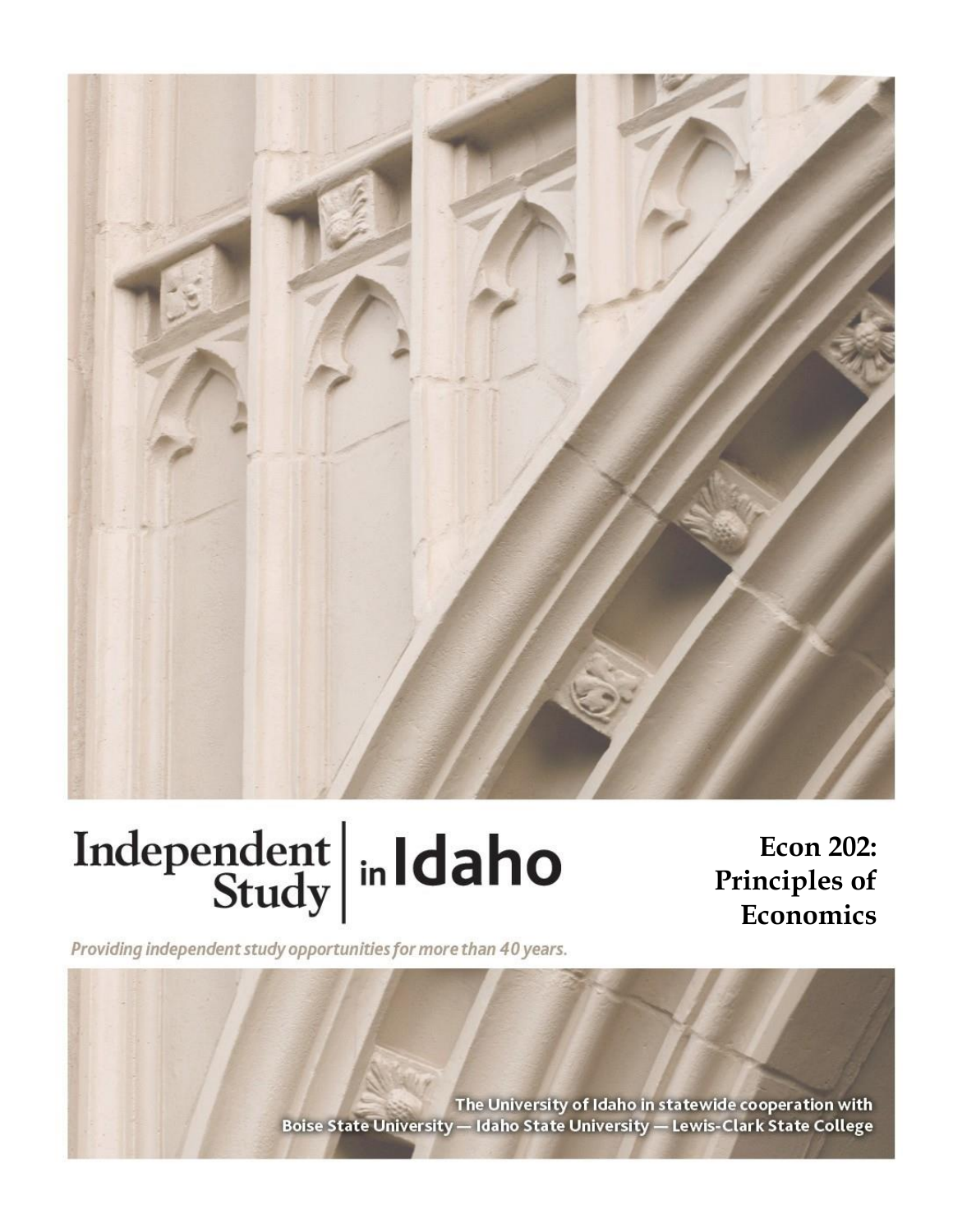

 $\left.\begin{array}{c|c} \textbf{Independent} & \textbf{h} \\ \textbf{Study} & \textbf{h} \end{array}\right.$ 

*Self-paced study. Anytime. Anywhere!*

# **Economics 202 Principles of Economics**

University of Idaho 3 Semester-Hour Credits

**Prepared by:**

Steven Peterson Lecturer in Economics University of Idaho

RV: 1/03, updated 1/07 3-Econ 202 Copyright Independent Study in Idaho/Idaho State Board of Education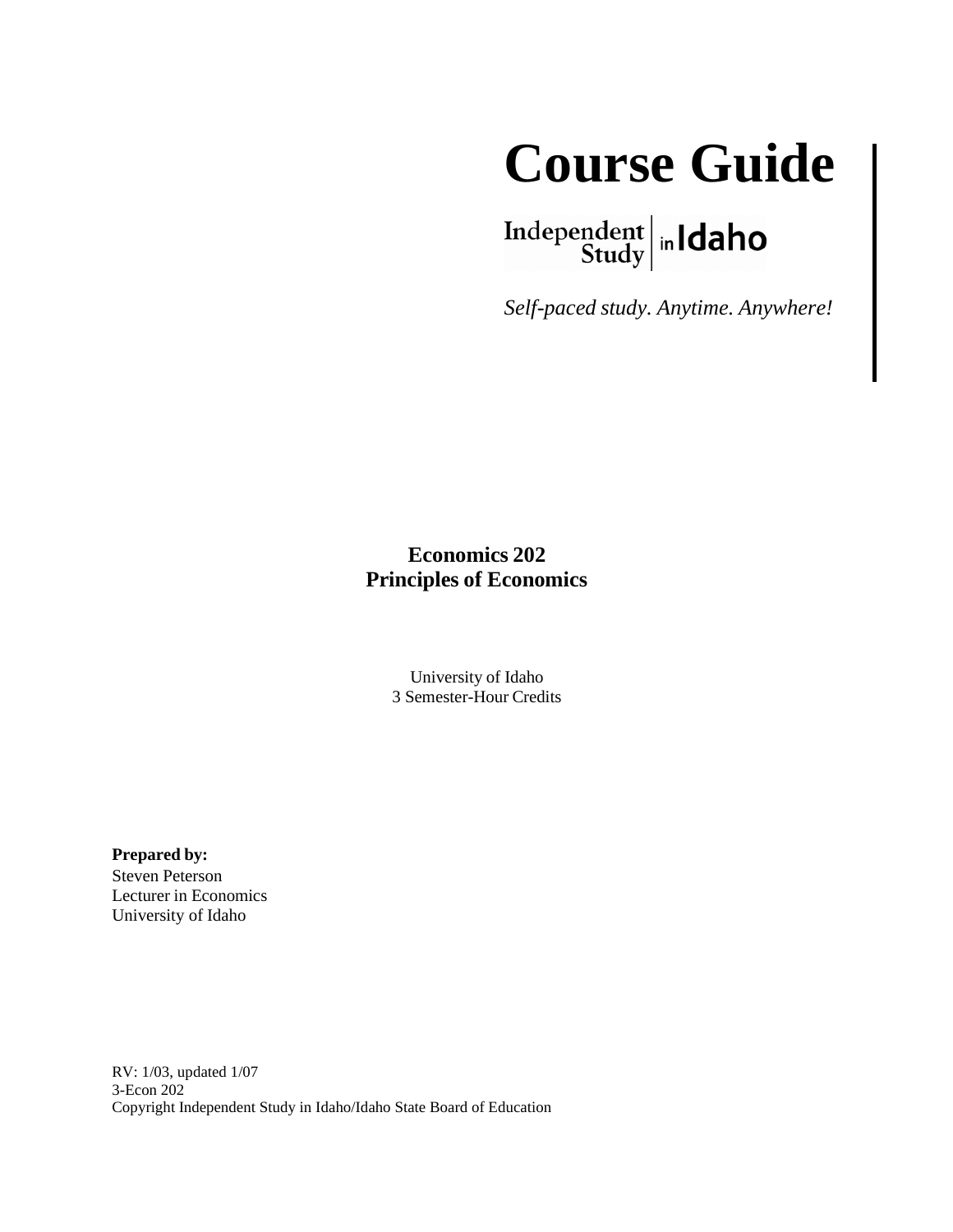# **Table of Contents**

| Lesson 19:                   |  |
|------------------------------|--|
| Lesson 18:                   |  |
| Lesson $17$ :                |  |
| Lesson 16:                   |  |
|                              |  |
|                              |  |
|                              |  |
| Lesson 14:                   |  |
| Lesson 13:                   |  |
| Lesson $11$ :<br>Lesson 12:  |  |
|                              |  |
|                              |  |
| Lesson 10:                   |  |
| Lesson<br>9:                 |  |
| 8:<br>Lesson                 |  |
| Lesson<br>6:<br>Lesson<br>7: |  |
|                              |  |
|                              |  |
|                              |  |
| 5:<br>Lesson                 |  |
| 4:<br>Lesson                 |  |
| Lesson<br>$\overline{3}$ :   |  |
| Lesson<br>1:<br>Lesson<br>2: |  |
|                              |  |
|                              |  |
|                              |  |
|                              |  |
|                              |  |
|                              |  |
|                              |  |
|                              |  |
|                              |  |
|                              |  |
|                              |  |
|                              |  |
|                              |  |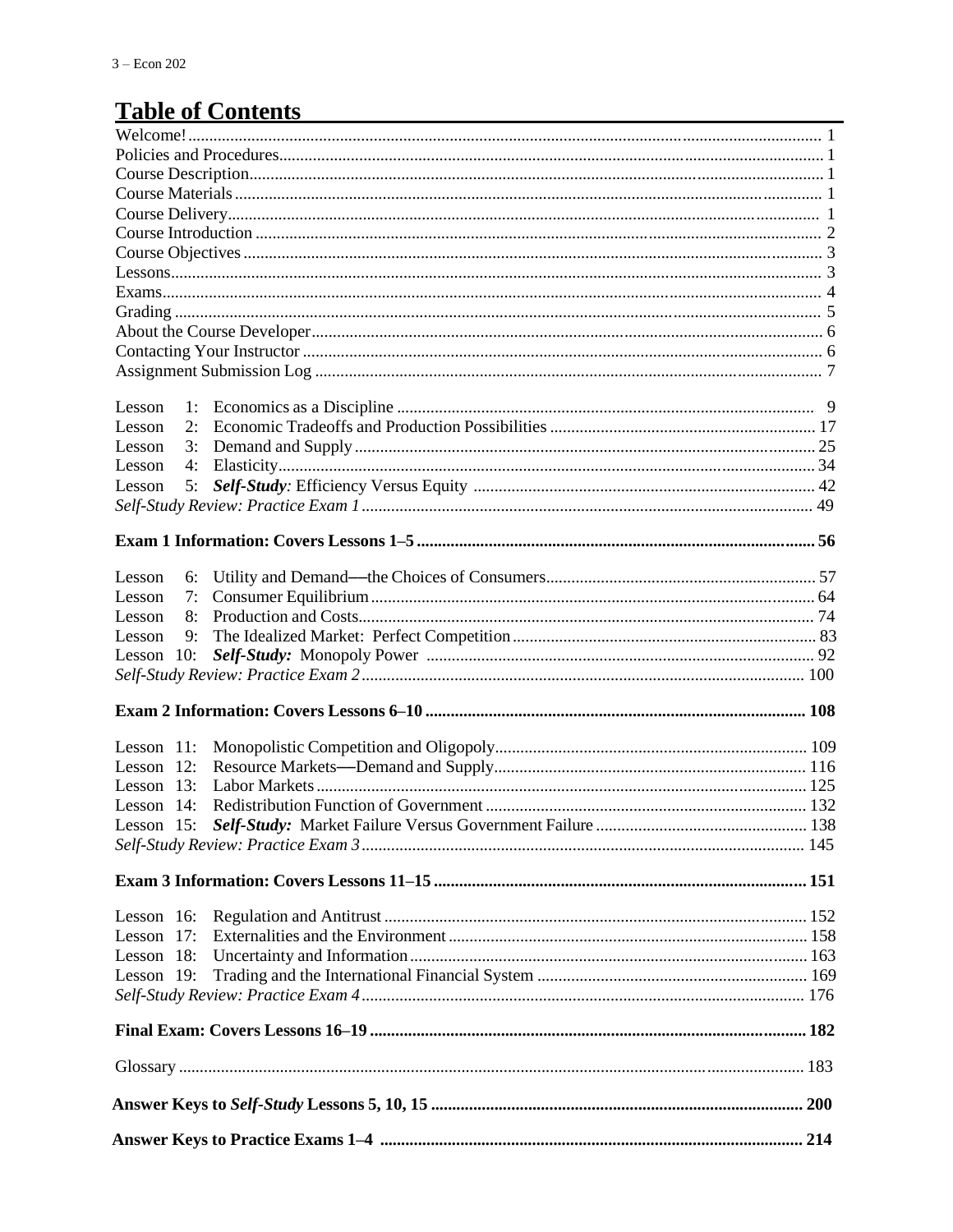# **Econ 202: Principles of Economics 3 Semester–Hour Credits: U-Idaho**

# **Welcome!**

Whether you are a new or returning student, welcome to the Independent Study in Idaho (ISI) program. Below, you will find information pertinent to your course including the course description, course materials, course objectives, as well as information about assignments, exams, and grading. If you have any questions or concerns, please contact the ISI office for clarification before beginning your course.

# **Policies and Procedures**

Refer to the ISI website at **www.uidaho.edu/isi** and select *Students* for the most current policies and procedures, including information on setting up accounts, student confidentiality, exams, transcripts, course exchanges, refunds, academic integrity, library resources, and disability support and other services.

# **Course Description**

Microeconomic principles governing production, price relationships, and income distribution. U-Idaho students: may be used as core credit in J-3-d. Econ 201 or 202 carry only two credits after 272 [Foundations of Economic Analysis].

*Recommended: Internet access, computer with CD drive 16 graded lessons, 3 self-study practice exams, 4 self-study practice exams, 4 exams*

Students may submit up to 6 assignments per week. Before taking exams, students MUST wait for grades and feedback on assignments, which may take up to three weeks after date of receipt by the instructor.

ALL assignments and exams must be submitted to receive a final grade for the course.

# **Course Materials**

#### **Required:**

• Parkin, Michael. *Microeconomics*. 5<sup>th</sup> ed. Reading: Addison-Wesley, 2000. ISBN-10: 0201473852 ISBN-13: 978-0201473858

#### **Optional:**

• For additional instruction and assistance, consult the Parkin, Michael. *Study Guides*: *Microeconomics*, ISBN-10: 0201637863. ISBN-13: 978-0201637861 and *Macroeconomics*, ISBN-13: 978-0201637878. ISBN-10: 0201637871.

# **Course Delivery**

This course is available online. Refer to your *Registration Confirmation Email* for instructions on how to access Canvas.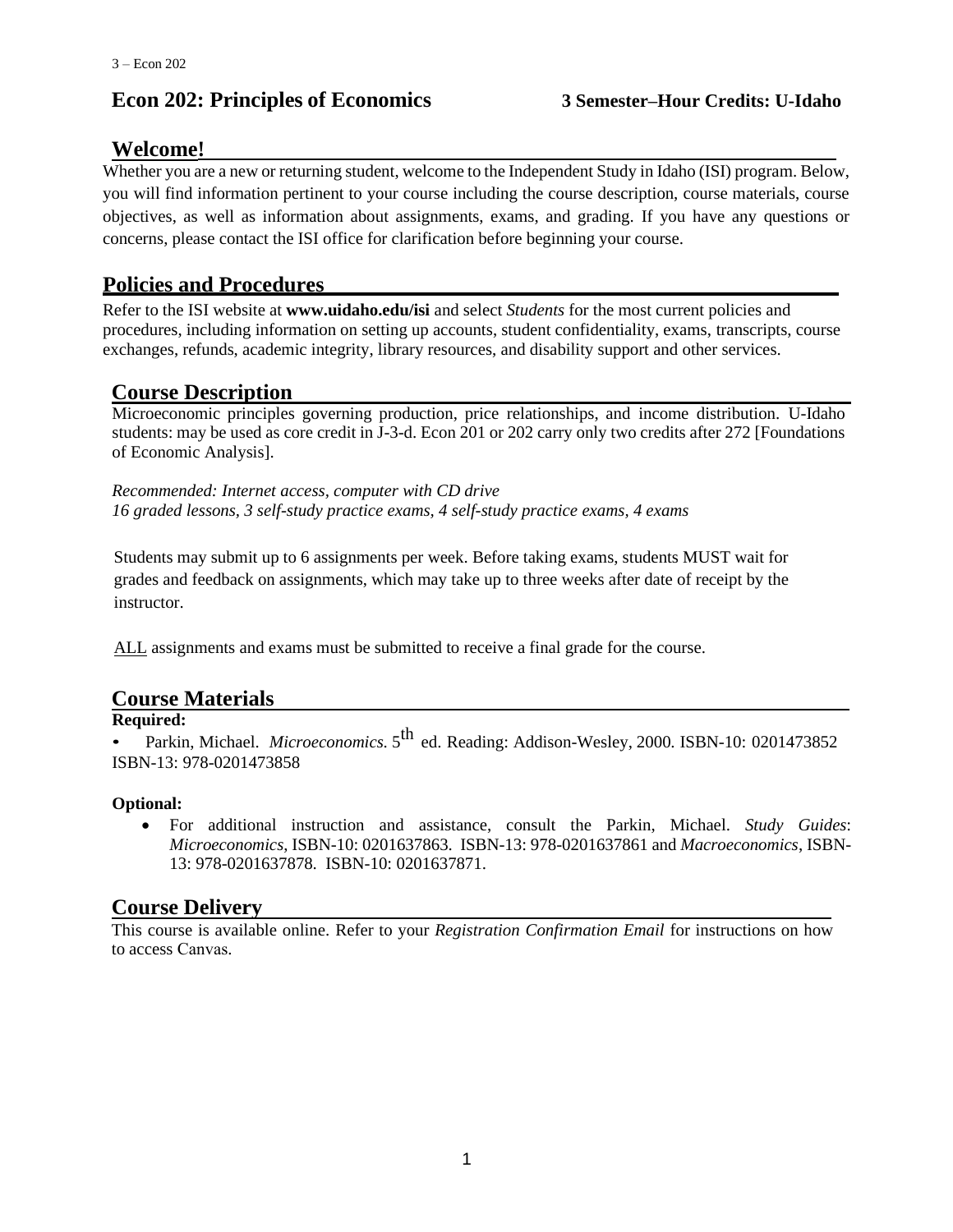#### 3 – Econ 202 **Course Introduction**

Welcome to the world of economics. This course examines an important branch of economics, *microeconomics*, which studies individual decision-makers such as consumers and firms; individual markets; and individual industries. The focus of microeconomicsis on incentives, both in private markets and in institutional settings such as government bureaucracies. Microeconomics wrestles with the important issues such as the California energy crisis. Was the crisis caused by bad government policies (i.e., price controls) or by the market power of the wholesale electrical producers?

Microeconomics even offers insights to national security issues. One important topic is whether airline security should be carried out by private firms or directly by the federal government. This issue arose out of the September 11, 2001 terrorist attack on the World Trade Center in New York City. An important branch of economics known as public choice economics focuses on the public sector and can provide answers as to which security method might be the most appropriate.

Microeconomics differs from another branch of economics, *macroeconomics,* which studies the economy as a whole. Economists specializing in macroeconomics utilize the *aggregate approach* in their analysis.

The roots of microeconomics can be traced to the early Greeks. Its ascendance in modern times began with Adam Smith, the founder of modern economics, who published *The Wealth of Nations* in 1776.

Microeconomics is an incredibly rich and varied branch of economics. It begins with the building blocks of economics: 1) What makes individuals happy, 2) How individuals make decisions, 3) What incentives and disincentives individuals face, and 4) How individuals interact with each other.

On this basis, microeconomics shows how markets develop and operate. Economists develop predictive modes illustrating the impacts of potential policy actions. Some of these models employ sophisticated statistical analysis in their examination of economic activity.

Microeconomics includes the theory of consumer choice; supply and demand analysis; elasticities; theory of the firm; production analysis; market structure including perfect competition, monopolistic competition, oligopoly, and monopoly; public choice economics which includes public decision-making; externalities and pollution; private property rights; market failure and government failure; theory of trade and exchange; and many other important topics.

Your decision to undertake an Independent Study course places you in a special category of student. I have found, on average, that students who complete the course are more motivated and achieve more than students on campus. The reason is the self-motivation and discipline needed to complete an Independent Study course.

Each student develops individual study habits that are often unique. Thus, there is no one "best way" to approach this material. What is important is that you learn the important concepts in the course.

Nonetheless, I will suggest a possible approach which you may find helpful. First of all, read the textbook readings as a first pass through the material. Choose a quiet setting, perhaps with a cup of coffee or your favorite soft drink. The next step is to read the lesson in this Course Guide, considering how this information fits in with the textbook material. This should be followed by referring to the beginning of each lesson for a listing of the key topics.

The next step is to do the assignments. These will help you understand the important issues in each block of material. Keep in mind the importance of graphing. Be sure to practice these graphs. It takes work to get them down cold!

Always remember to contact your instructor if you have any questions. GOOD LUCK!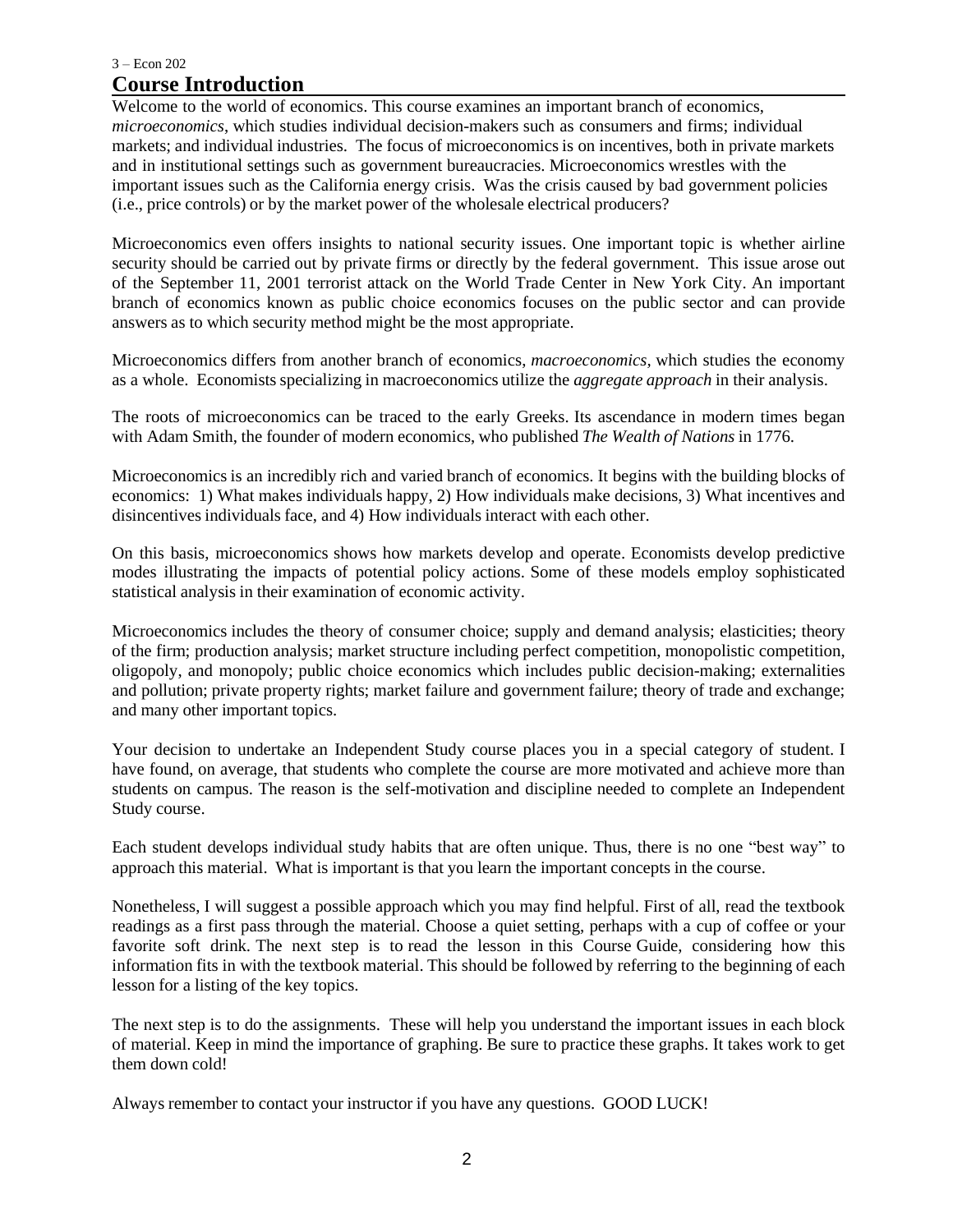# **Course Objectives**

- To introduce the student to basic economic thinking and analysis
- To acquaint the student with economic concepts, terminology, and logic
- To familiarize the student with the tools needed for examining important economic models such as supply and demand, consumer choice, market structures, the theory of the firm, input markets, labor markets, market failure, government failure, externalities, the role of private property rights, and free trade
- To familiarize the student with the incentives facing each individual, how individuals make economic choices, and how these choices lead to markets
- To introduce to the student public decision theory and how governments operate; the incentives and choices facing public decision-makers will be examined.
- To familiarize the student with the debate over the appropriate role and function of government in the economy and its effect on private decision-making
- To introduce to the student the concepts and measures of economic growth, technological development, and human capital development
- To introduce to the student important topics of the new millennium, such as the California energy crisis, economic choices resulting from the September 11, 2001 terrorist attack on the World Trade Center, privatization of the post office, the antitrust actions against Microsoft and other new technology companies, choices resulting from global warming, and other interesting topics
- To illustrate the importance and relevance of microeconomics to the student's life and future career

# **Lessons**

Each lesson may include the following components:

- lesson objectives
- reading assignments
- an introductory lecture
- a written assignment
- Web References: Web references are provided at the beginning of each lesson for your interest but their review is not a course requirement. All of them are related to economics directly or indirectly and I encourage you to become familiar to economics on the web.
- For Your Interest: These are interesting topics of interest that appear at the beginning of several lessons. Again they are for your interest but will not appear as test questions on the exams.

## **Study Hints**

- Keep a copy of every lesson submitted.
- Complete all assigned readings.
- Set a schedule allowing for completion of the course one month prior to your desired deadline. (An *Assignment Submission Log* is provided for this purpose.)
- Complete the entire lesson assignment (partial or incomplete assignments will receive a zero).
- Place your name and V number on each lesson to expedite lesson processing time.
- If submitting multiple lessons (see limits above), submit them in sequence.
- The next step is to read the lesson and lecture in this Course Guide. Carefully consider how this information fits in with the textbook material. Review the key objectives of each lesson.
- Self-Study Lessons: These lessons are not to be turned into your instructor. The answer key is provided at the back of your Course Guide. This material is fair game on the exams, however, so you need to study the lessons carefully. The self-study lessons are 5, 10, and 15.
- Lectures: Material labeled "lecture" is included in each of the lessons. Most of these are chapter reviews in staccato format. Some lectures include new material. You should read the chapter(s) in your text first before reviewing the lectures. They will be helpful in preparing for the exams.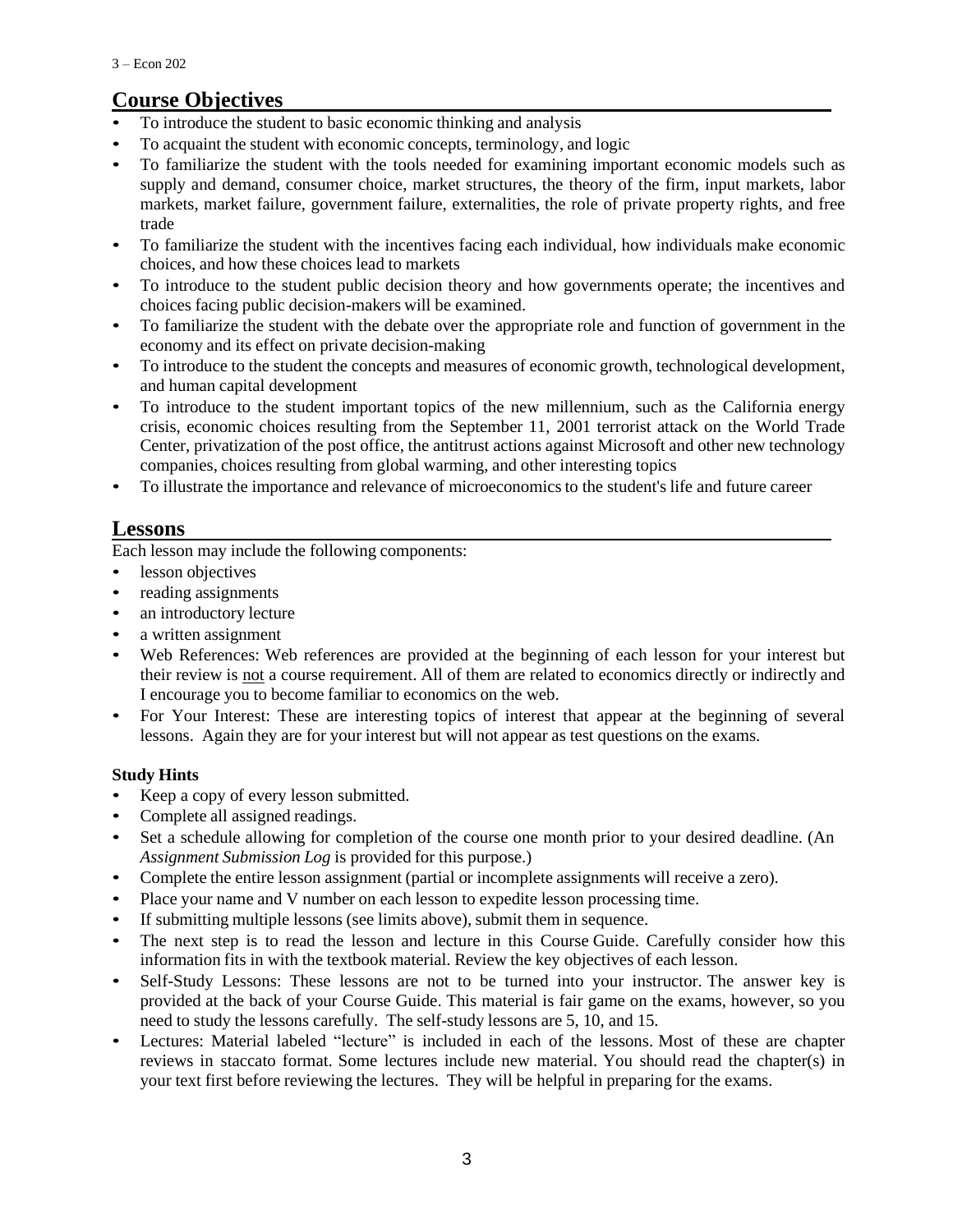- Do the assignments. These will help you understand the important issues in each chapter. Note the importance of graphing. Economic models are often presented in graphically form. You will need to be able to graph and explain many of these economic models. Be sure to practice these graphs. It takes work to get them down cold!
- Practice Exams: Practice tests are provided at the end of each block of material to you to assist in preparing for the exam. They will assist you in identifying the type of questions that will be on the exam (obviously the questions themselves will be different).
- Do not hesitate to contact your instructor if you have any questions.

#### **Lesson Support:**

- **Online support:** Considerable resources are available online free of charge from the publisher of your Parkin *Microeconomics* textbook. Instructions for activation are provided in the inside cover of your textbook. An activation ID and password are provided. Log on to the Internet and go to **[www.economicsplace.com.](http://www.economicsplace.com/)** At this site you will be asked for your user ID and password, your name, e-mail address, and some other information. You will be able to select your own personal ID and password. Finally follow the link provided to their Web site. Access to this site is recommended, **but not necessary to take the course.**
- **CD support:** Each text book comes with a free CD-Rom with additional student support services. Start the CD from setup.exe. The CD has an interactive fill-in-the-blank quiz for each chapter to assist you in preparing for the exam. I think you will find these services helpful. The answers to the question are a "click" and "drag" from the possible answer set to the blank (this took me a few minutes to figure out). Access to the CD is recommended, **but not necessary to take the course.**
- Each lesson consists of both multiple-choice questions and essay questions/graphs. *On average*, the typical lesson will have three essay questions/graphs and fifteen multiple-choice questions.
- If you are typing the lessons, simply record the multiple-choice question number and the letter answer that best fits. Do not re-type the question itself.
- Some lessons (i.e., lectures) in your Course Guide include supplemental materials. Most of the lectures, however, are a review and summary of the textbook material. They provide a concise overview and review of the key issues covered the text. In all cases you should read the chapter first **before** the lecture in the study guide. These lectures are designed to assist you in "digesting" and understanding the concepts covered in the text.
- To understand the concepts of each lesson, adopt a form that assists you in that endeavor. For some students, learning is enhanced when they type the lessons because it helps them organize their thoughts. Other students find typing a learning impediment.

## **Exams**

- You must wait for grades and comments on lessons prior to taking each subsequent exam.
- For your instructor's exam guidelines, refer to the letter sent in your registration packet and the *Exam Information* sections in this Course Guide.

See *Grading* for specific information on exams, points, and percentages.

- Submit all lessons preceding each exam prior to requesting it.
- There will be four examinations in the course including the final examination. The exams and the chapters in the text they cover:

| Chapters 1–6    |
|-----------------|
| Chapters $7-13$ |
| Chapters 14-18  |
| Chapters 19-22  |
|                 |

• Each examination is worth a maximum of 170 points. The total possible points for all four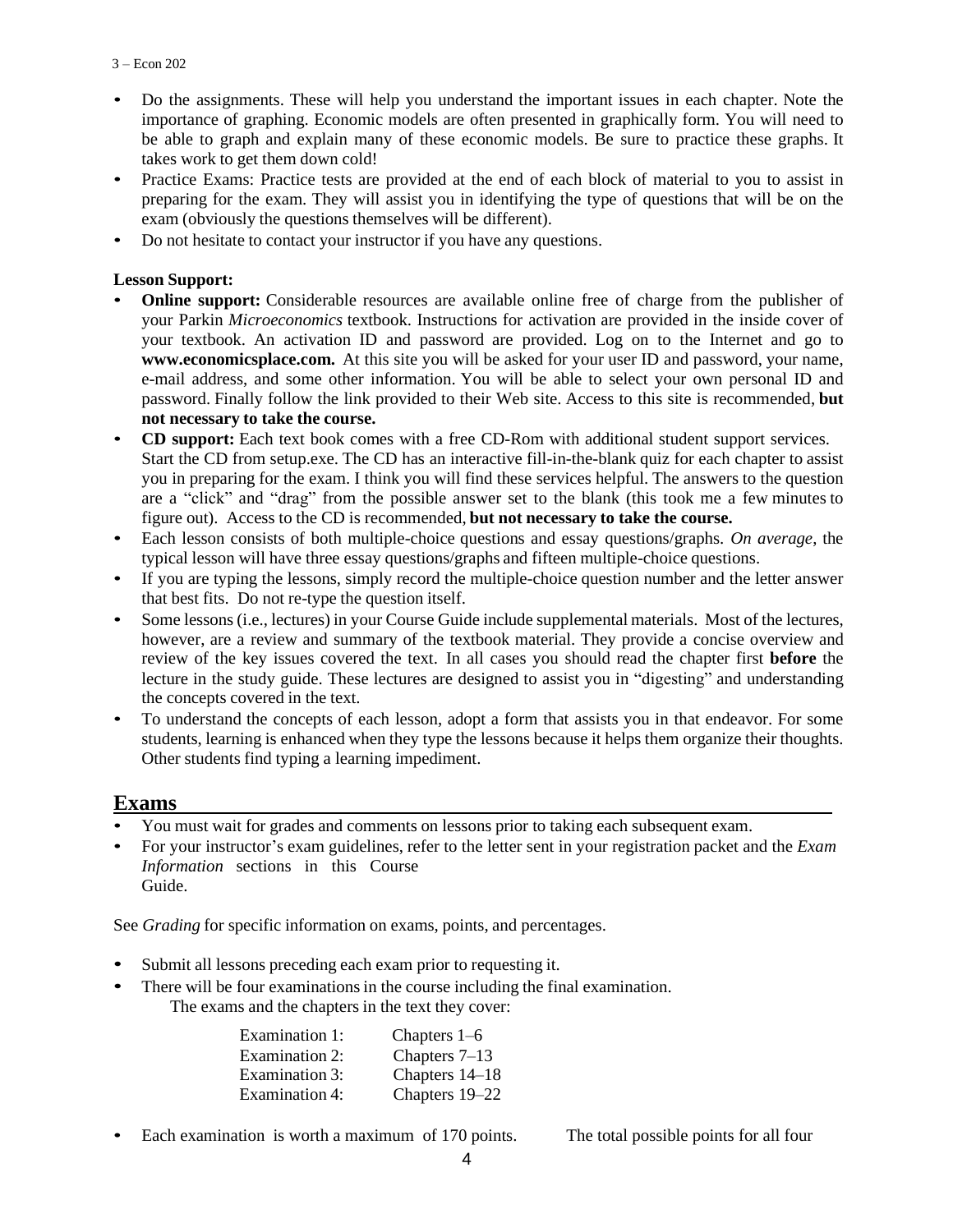#### 3 – Econ 202

examinations is 680.

- The final examination is non-comprehensive
- Each examination will have a combination of multiple-choice questions and essay questions/graphs.
- The number of points that each question is worth will appear on the examination. Generally speaking the essays/graphs are worth 100 points and the multiple choice questions are worth 75 points.
- Although the examinations are intended to take only an hour to complete, you will have two full hours.

#### **Practice Exams**

Practice tests are provided at the end of each block of material to assist in preparing for the exam. They will assist you in identifying the type of questions that will be on the exam (obviously the questions themselves will be different). Much of the material in the examinations focuses on problem solving. If a problem appears at length in the practice examination, there is a good chance it will also appear in the real test in some form.

#### **Exams**

Exams are taken in Canvas.

#### **Grading**

The course grade will be based upon the following considerations:

- **Lessons:** This course includes 16 graded lessons worth generally 20 points apiece, for a total of 320 points.
- **Exams:** Each examination is worth a maximum of 170 points and the total possible points for all four examinations is 680. The twenty submitted lessons are worth a combined maximum of 320 points. The total possible points in the course are 1000. A summary follows:

Examination 1: 170 points Examination 2: 170 points Examination 3: 170 points Examination 4: 170 points 16 assignments: 320 points Total points 1,000 points

The following scale applies in determining your final grade:

| minimum required for A | 90 percent = $900$ points |
|------------------------|---------------------------|
| minimum required for B | 80 percent = $800$ points |
| minimum required for C | 70 percent = 700 points   |
| minimum required for D | 60 percent = $600$ points |

Your instructor retains the option of applying a grading curve to lower the minimums listed above, in order to make the Independent Study in Idaho grades compatible with those of courses taught on campus. Since the minimums can be lowered but not raised, this will work to your advantage. A hypothetical example would be to lower the minimum of an "A" grade from 90 percent to 88 percent. If you have any questions on grading, contact your instructor.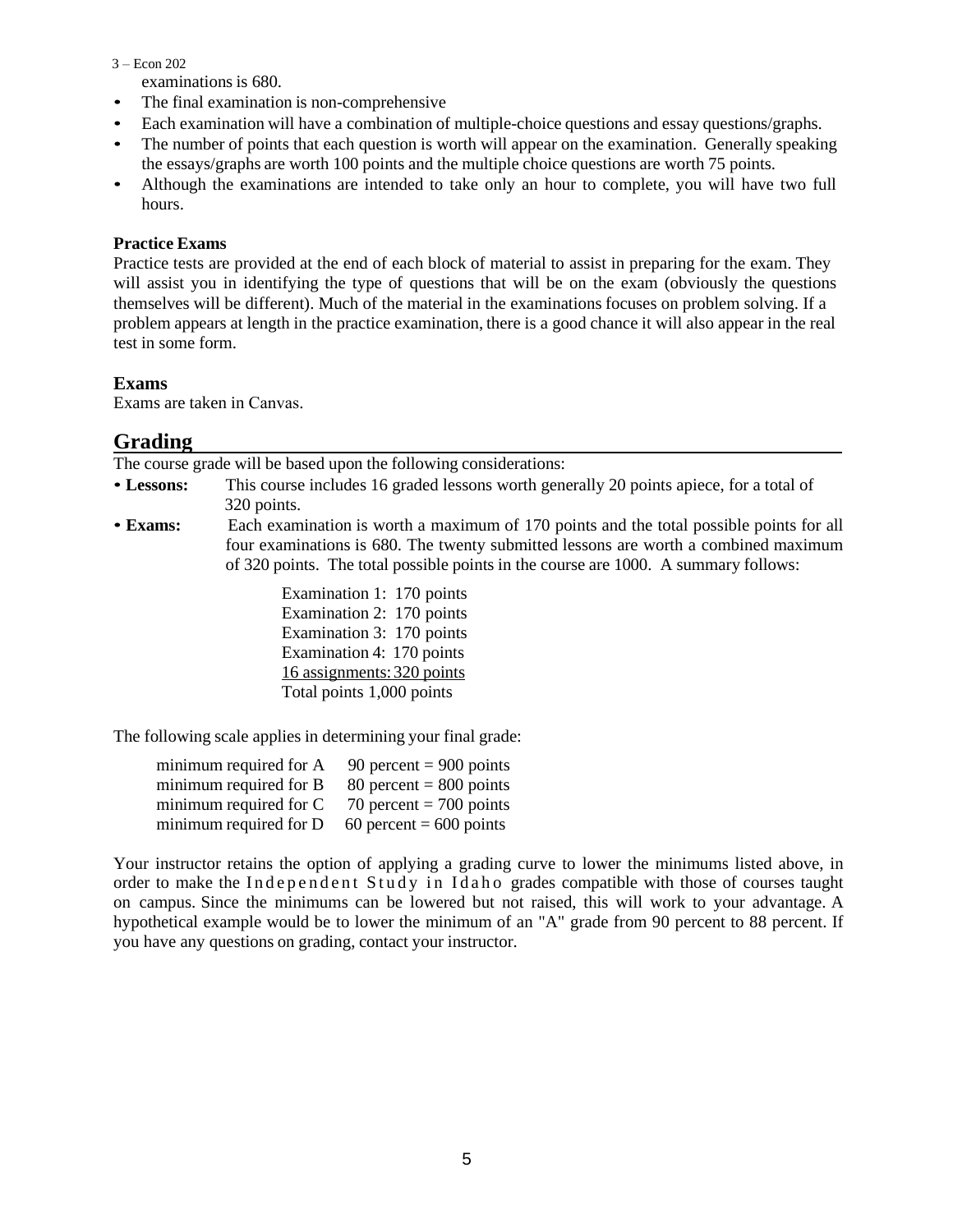#### 3 – Econ 202

#### **Optional Extra Credit Paper**

320/An extra credit paper may add a maximum of 40 points to your course total, while the downside risk is zero. Therefore, a good paper will add 25 or more points to your course total, an average paper 25 points or so, and a below average paper fewer than 15 points.

The extra credit paper option is not for everyone. It requires an investment in time and research effort. Nonetheless, it offers potential rewards in terms of grade and knowledge enhancement. Furthermore, it allows Independent Study students the same option as offered to on-campus students.

The assignment is to research and write on any aspect of poverty and the distribution of income. This is a particularly relevant topic given the political changes in the 1990s and the economic slowdown beginning in 2001. You may examine general issues such as the appropriateness of the redistributive function of government or examine specific poverty programs. You might wish to examine the effectiveness of inkind programs such as food stamps versus a negative income tax, which is a cash program. You may choose from a virtually endless number of topics. Contact your instructor if you need any assistance in choosing one.

The paper should be a minimum of seven pages in length, typed or computer-printed, double-spaced, with citations and bibliography in an appropriate format. Contact your instructor if you have any questions.

The final course grade is issued after **all** lessons and exams have been graded.

# **About the Course Developer**

Hi. I am a research economist and faculty in the Department of Economics, Finances, and Information Systems at the University of Idaho, where I have been employed for 15 years. My teaching interests are introductory macroeconomics, microeconomics, money and banking, and intermediate macroeconomics. My research interests are regional economic development and impact analysis. I have conducted studies on the economic impacts to local Idaho communities from reductions of timber harvests on federal forests, the economic impact of colleges and universities, the economic impacts of inland ports and dam removal to save salmon, tribal gaming, and other interesting subjects. I look forward to assisting you in your exploration of economics.

# **Contacting Your Instructor**

Instructor contact information is available in Canvas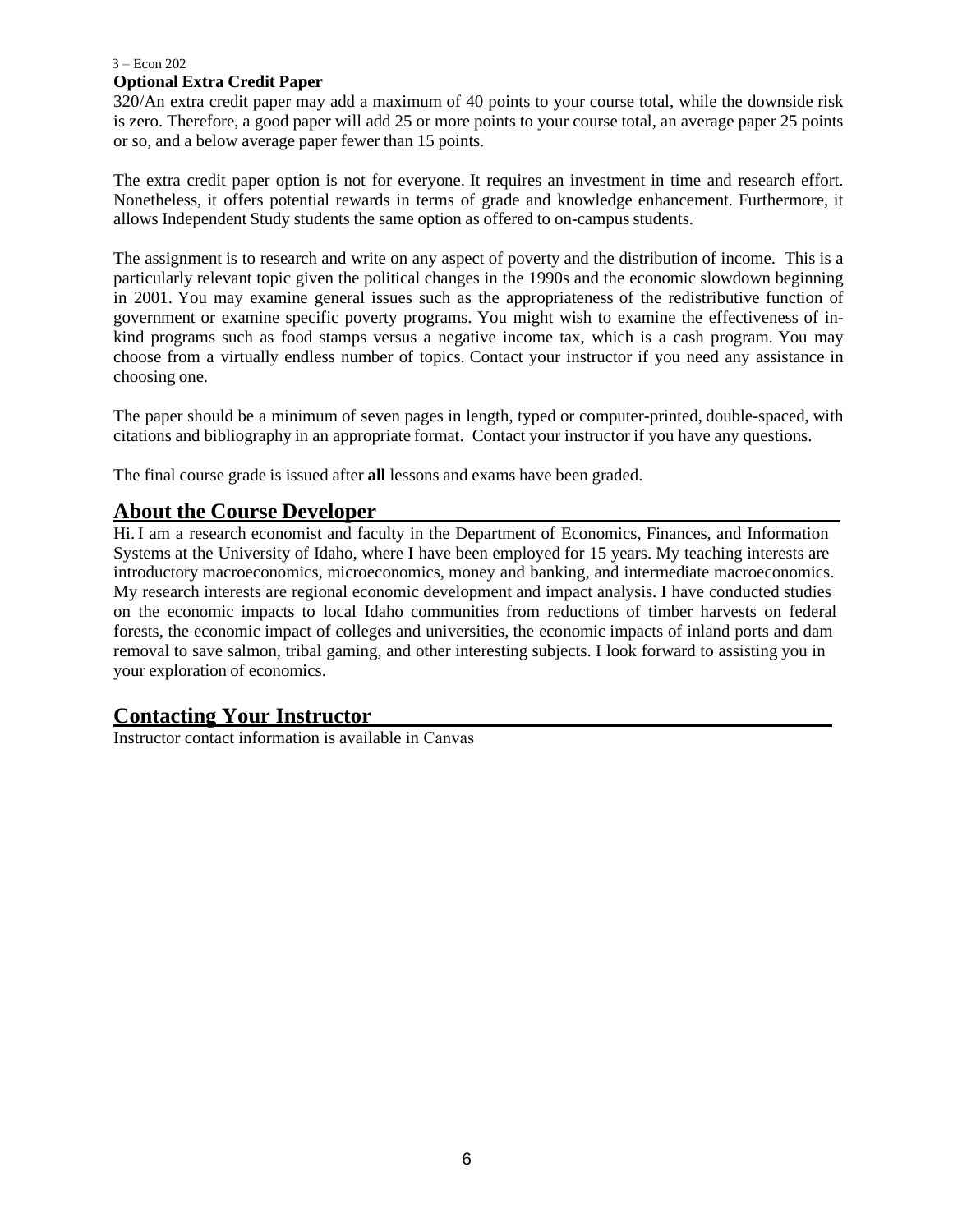| <u>Lesson</u>           | <b>Chapter</b>             | <b>Reading</b> | <b>Written Assignment</b>              | <b>Date Submitted</b> |
|-------------------------|----------------------------|----------------|----------------------------------------|-----------------------|
| $\mathbf{1}$            | $1 - 2$                    | pp. 1-34       | multiple choice and essay              |                       |
| $\boldsymbol{2}$        | 3                          | pp.35-60       | multiple choice and essay              |                       |
| 3                       | $\overline{\mathbf{4}}$    | pp. 61-86      | multiple choice and essay              |                       |
| $\overline{\mathbf{4}}$ | 5                          | pp. 87-106     | multiple choice and essay              |                       |
| 5                       | 6                          | pp.107-126     | multiple choice and essay (self-study) |                       |
|                         | It is time to take Exam 1. |                |                                        |                       |
| 6                       | $7 - 8$                    | pp. 127-154    | multiple choice and essay              |                       |
| 7                       | $\boldsymbol{9}$           | pp. 173-196    | multiple choice and essay              |                       |
| 8                       | $10 - 11$                  | pp. 197-238    | multiple choice and essay              |                       |
| $\boldsymbol{9}$        | 12                         | pp. 239-262    | multiple choice and essay              |                       |
| 10                      | 13                         | pp. 263-284    | multiple choice and essay (self-study) |                       |
|                         | It is time to take Exam 2. |                |                                        |                       |
| 11                      | 14                         | pp. 285-316    | multiple choice and essay              |                       |
| 12                      | 15                         | pp.317-342     | multiple choice and essay              |                       |
| 13                      | 16                         | pp.343-364     | multiple choice and essay              |                       |

# **Assignment Submission Log**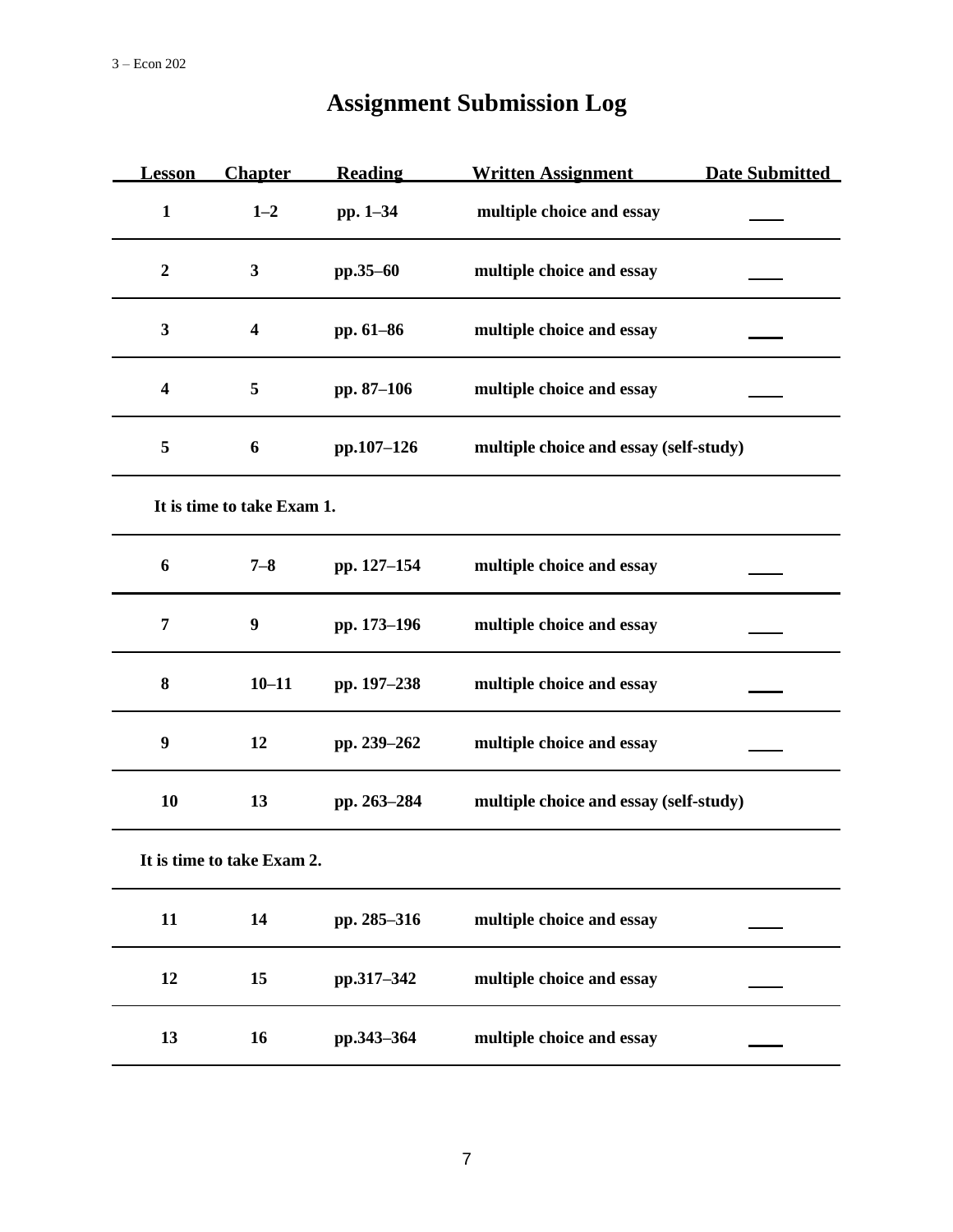| 14 | 17                         | pp.365-390  | multiple choice and essay              |
|----|----------------------------|-------------|----------------------------------------|
| 15 | 18                         | pp. 391-410 | multiple choice and essay (self-study) |
|    | It is time to take Exam 3. |             |                                        |
| 16 | 19                         | pp. 411-430 | multiple choice and essay              |
| 17 | 20                         | pp.431-448  | multiple choice and essay              |
| 18 | 21                         | pp. 449-472 | multiple choice and essay              |
| 19 | 22                         | pp. 473–502 | multiple choice and essay              |
|    |                            |             |                                        |

**It is time to take the Final Exam.**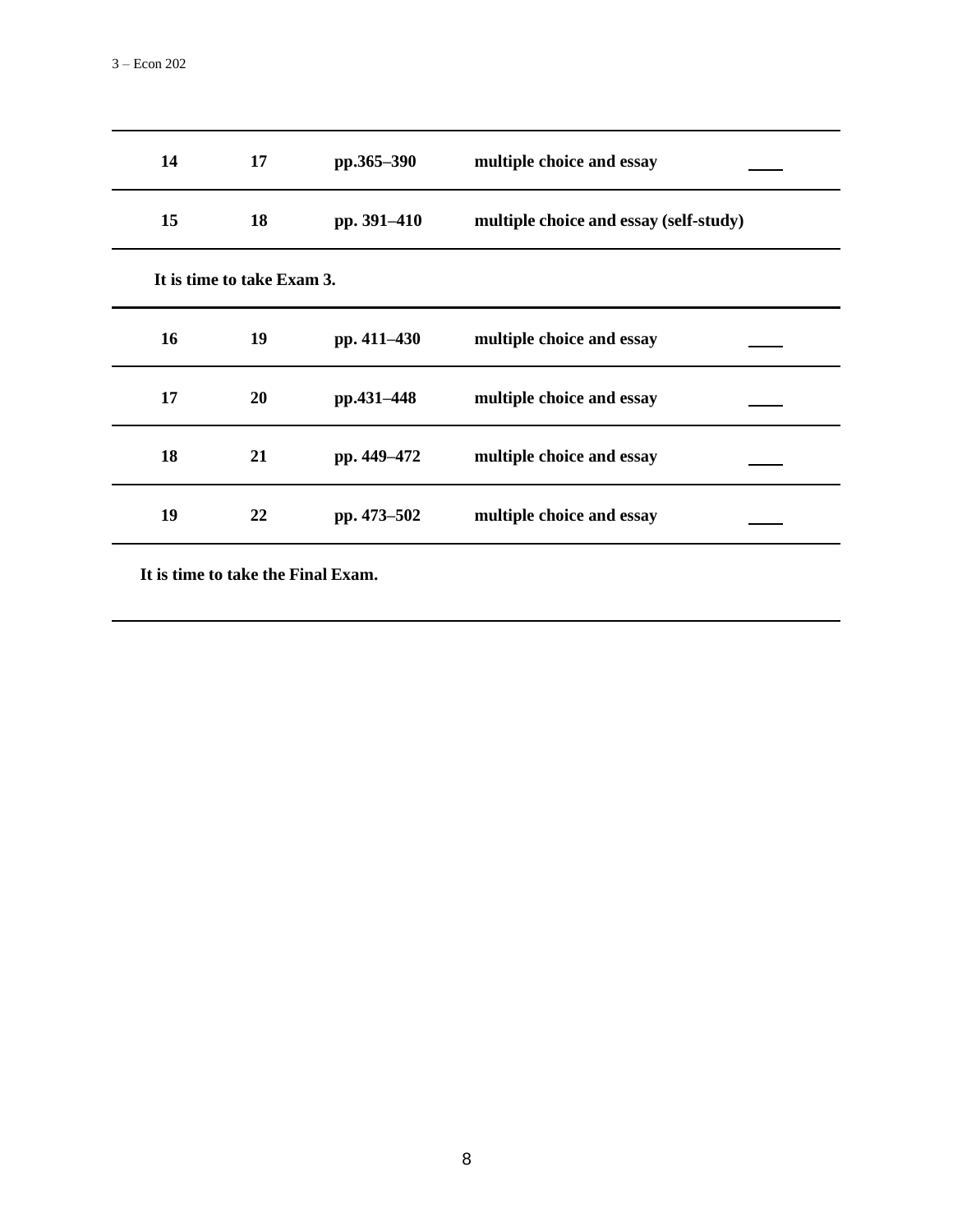# **Lesson 1 Economics as a Discipline**

*Humor in Economics*

**"Murphy's law of economic policy": Economists have the least influence on policy where they know the most and are most agreed; they have the most influence on policy where they know the least and disagree most vehemently.**

**— Alan S. Blinder**

**Source: <http://www.etla.fi/pkm/JokEc.html>**

# *For your interest* **Famous People who Majored in Economics in College**

Dick Armey: US Congressman Bernie Kosar: NFL quarterback Steve Balmer: Executive VP, Microsoft Mike Mussina: MLB Pitcher William F. Buckley: Journalist Merlin Olson: Actor/Former NFL player Jim Bunning: US Congress/Baseball Hall of Fame Ronald Reagan: Former US President George H.W. Bush: Former US President Roy Romer: Gov. of Colorado Sandra Day-O'Connor: US Supreme Court Lionel Ritchie: Singer/Songwriter John Elway: Former NFL quarterback George Schultz: Former US Secretary of State Phil Gramm: US Senator Arnold Schwarzenegger: Actor William Isaac: Former Chairman of FDIC Richard Trumka: Pres. United Mine Workers Mick Jagger: Rolling Stones Ted Turner: CNN, Atlanta Braves/Hawks Alex Keaton: TV sitcom character Mario Van Peebles: Actor/Director Young M.C.: Singer Lenny Wilkens: NBA Coach

Source: **<http://web.centre.edu/~econed/Subpages/famous.htm>**

#### **Web-links**

A link to biographies of famous economists and their birthdays: [http://www.cpm.ll.ehime-u.ac.jp/AkamacHomePage/Akamac\\_E-text\\_Links/Akamac\\_E](http://www.cpm.ll.ehime-u.ac.jp/AkamacHomePage/Akamac_E-text_Links/Akamac_E-)**text\_Links.html#A**

Resources for Economists on the Web: **<http://www.economicsplace.com/mic5e/links/ch01frame.html>**

Business News—US News and World Report: **<http://www.usnews.com/usnews/home.htm>**

# **Lesson Objectives**

- Define Economics
- Explain the five big questions that economists seek to answer
- Explain eight ideas that define the economic way of thinking
- Describe how economists go about their work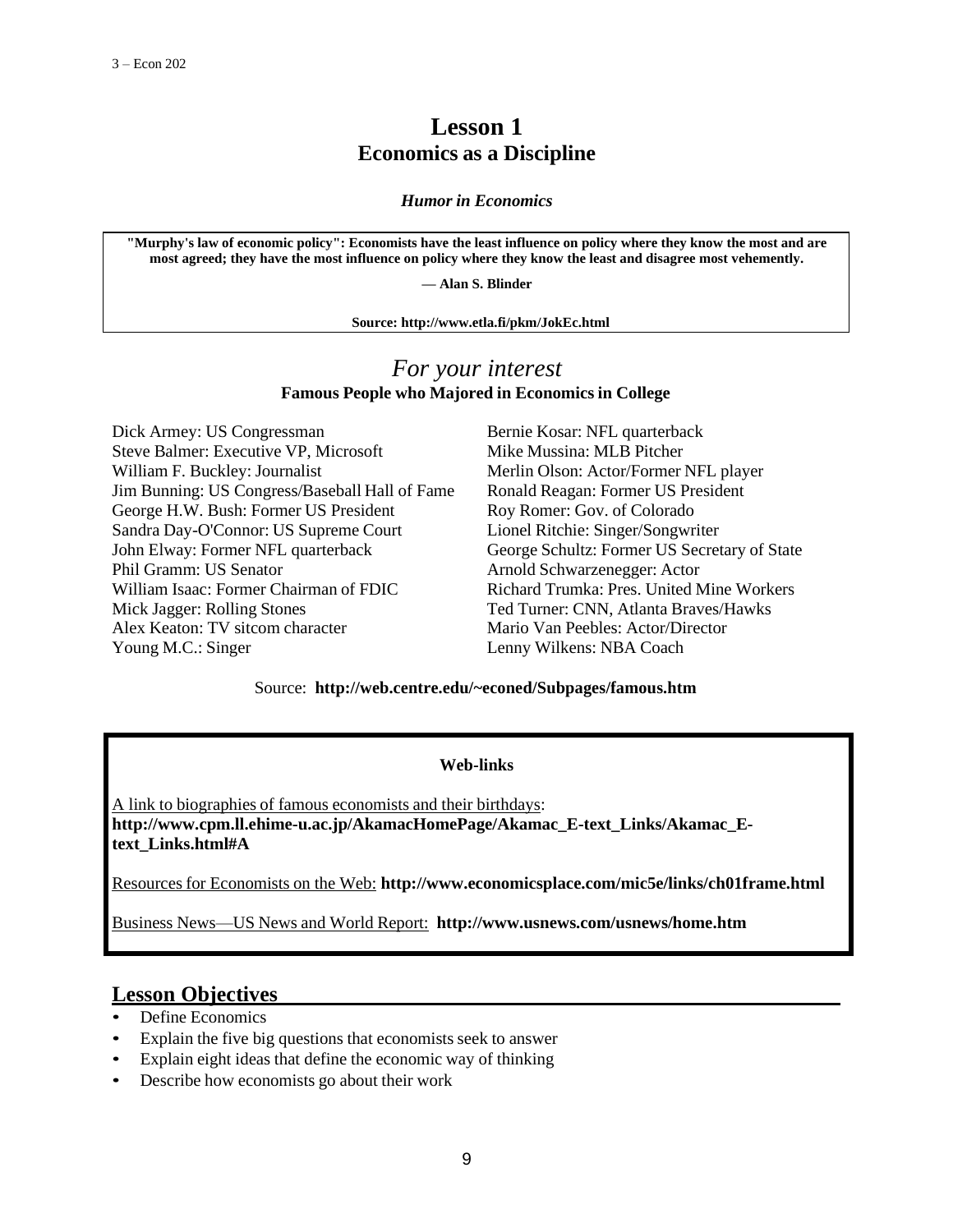## **Reading Assignments**

Parkin, Chapters 1–2, pp 1–34.

# **Lecture**

#### **Introduction**

#### **The economics profession is a pie that can be sliced in many ways . . .**

Economics is a discipline that examines the allocation of scarce resources to consumers with unlimited wants and desires. The two key focal points of economics are the facts that all economic resources are scarce and that consumer wants and desires are unlimited (i.e. there are competing uses). These points create a conflict, a tension between the unlimited wants and desires by consumers and the scarcity of goods and services. Thus, as noted in your text: *scarcity forces choice.*

Usually, when someone thinks of economics (and economists), they think of money and/or the stock market. In fact, only a small minority of economists specialize in finance or securities. The principal focus of economics is on human welfare. The quest to improve the human condition leads economics into virtually all aspects of peoples' lives and into virtually every profession. In fact, John T. Wenders, an economist at the University of Idaho, has labeled economics an *imperial science*, frequently invading (i.e., offering analysis and insight to) many other professions. Economics as a discipline is perhaps second only to the granddaddy of them all—philosophy—in its scope.

Economics is a way of thinking, a method of analysis. Economics offers a unique viewpoint of the essential elements of the human condition.

Economics is part science. That is, it is based on some fundamental, predictable elements of human behavior. One such assumption, for example, is that people seek to maximize their own utility or welfare. Science also plays an important role in economics where the human world and the physical world come together, such as in the production of goods and services, resource development, technological improvement, and production efficiency. Economics is also subject to the unpredictable elements of human behavior; however, which distinguishes it from professions such as chemistry or physics. Economics is therefore a social science.

#### **The Two Basic Divisions of Economics**

*Macroeconomics* studies "the big picture."It focuses on the economy as a whole. Macroeconomic analysis aggregates across many markets and over a large number of decision-makers. Frequently, a distinction between macroeconomics and microeconomics is the role that money plays. Macroeconomics must usually deal with the impact of money (and monetary systems) in their analysis, whereas microeconomics usually (but not always) ignores or holds constant their effects. Given the size of the U.S. economy and its extremely complex nature, there is far more uncertainty among macroeconomists as to proper policy actions than found among microeconomists. Macroeconomists are sometimes derided as akin to old country doctors, pretending to know more than they really do, and ultimately depending on the long-run vitality of the economy (rather than corrective policy actions) to solve the nation's economic problems. Yet macroeconomists have played an important role in many of the policy decisions that facilitated the long-run growth and stability of the U.S. economy since the 1940s. Many of these issues will be explored in detail in this course.

*Microeconomics* focuses on individual markets and/or decision-makers. The scientific method has been more successfully used in analyzing many more microeconomic issues than with macroeconomic issues.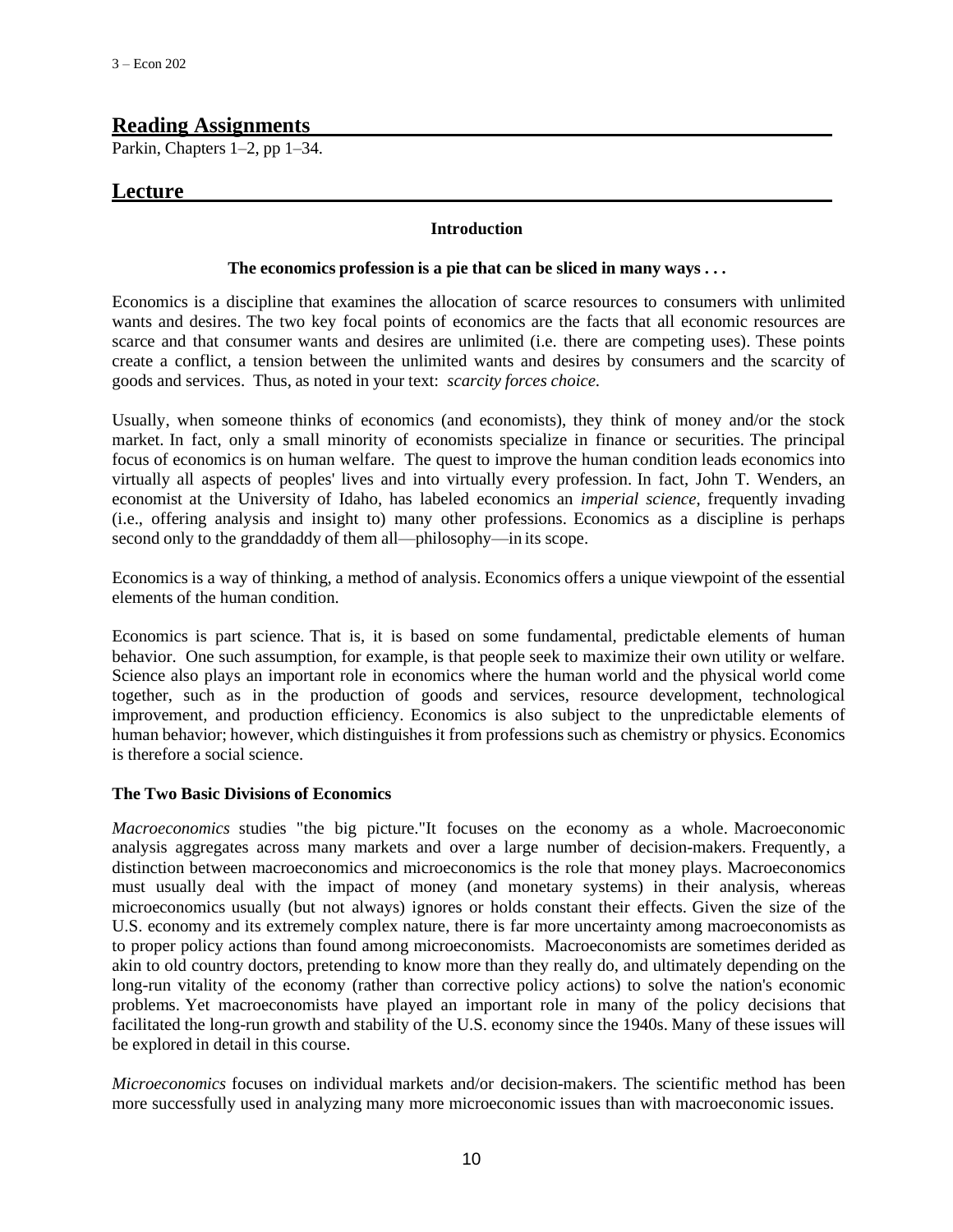Economists have reached many important, generally-agreed-upon conclusions regarding policy issues in microeconomics. Some of these issues will be explored in the beginning of this course.

#### **Normative Versus Positive Economics**

*Normative statements* are value judgments—subjective individual preferences. Normative statements usually include qualifiers such as "should be" or "ought to be." The statement: "We should cut taxes to improve productivity and growth in the economy" is a normative statement. *Positive economics*, on the other hand, deals with facts. The statement: "The national debt is approximately 5 trillion dollars" is a positive statement.

#### **University Institutional Divisions**

Economics, Agricultural Economics, Natural Resource Economics (in the College of Forestry), Home Economics, Economics for Primary and Secondary Schools, Economics in the Fields of Geology, Geography, Engineering, etc. are some of the divisions of economics.

At the University of Idaho, the Economics Department is located in the College of Business and Economics. Agricultural Economics, on the other hand, is located in the College of Agriculture. The combined two departments hold most (but not all) of the economists at this university. Other economic courses are taught in Forestry, Education, Geology, Geography, Engineering, and other colleges.

|    | <b>Macroeconomics</b> | <b>Elements of Both</b>        | Microeconomics                 |
|----|-----------------------|--------------------------------|--------------------------------|
| 1  | Money and Banking     |                                |                                |
| 2  |                       | <b>International Economics</b> |                                |
| 3  |                       |                                | Regional and Urban Econ.       |
| 4  |                       |                                | <b>Public-Choice Economics</b> |
| 5  |                       |                                | <b>Labor Economics</b>         |
| 6  |                       |                                | <b>Industrial Economics</b>    |
| 7  |                       | Development Economics          |                                |
| 8  |                       | Econometrics                   |                                |
| 9  |                       | History of Economic            |                                |
|    |                       | Thought                        |                                |
| 10 |                       | American Economic              |                                |
|    |                       | Development                    |                                |
| 11 |                       |                                | <b>Environmental Economics</b> |
| 12 |                       | Comparative Economic           |                                |
|    |                       | <b>Systems</b>                 |                                |
| 13 |                       | Marxism                        |                                |
| 14 |                       | <b>Public Finance</b>          |                                |

#### **Specialized Fields within Economics**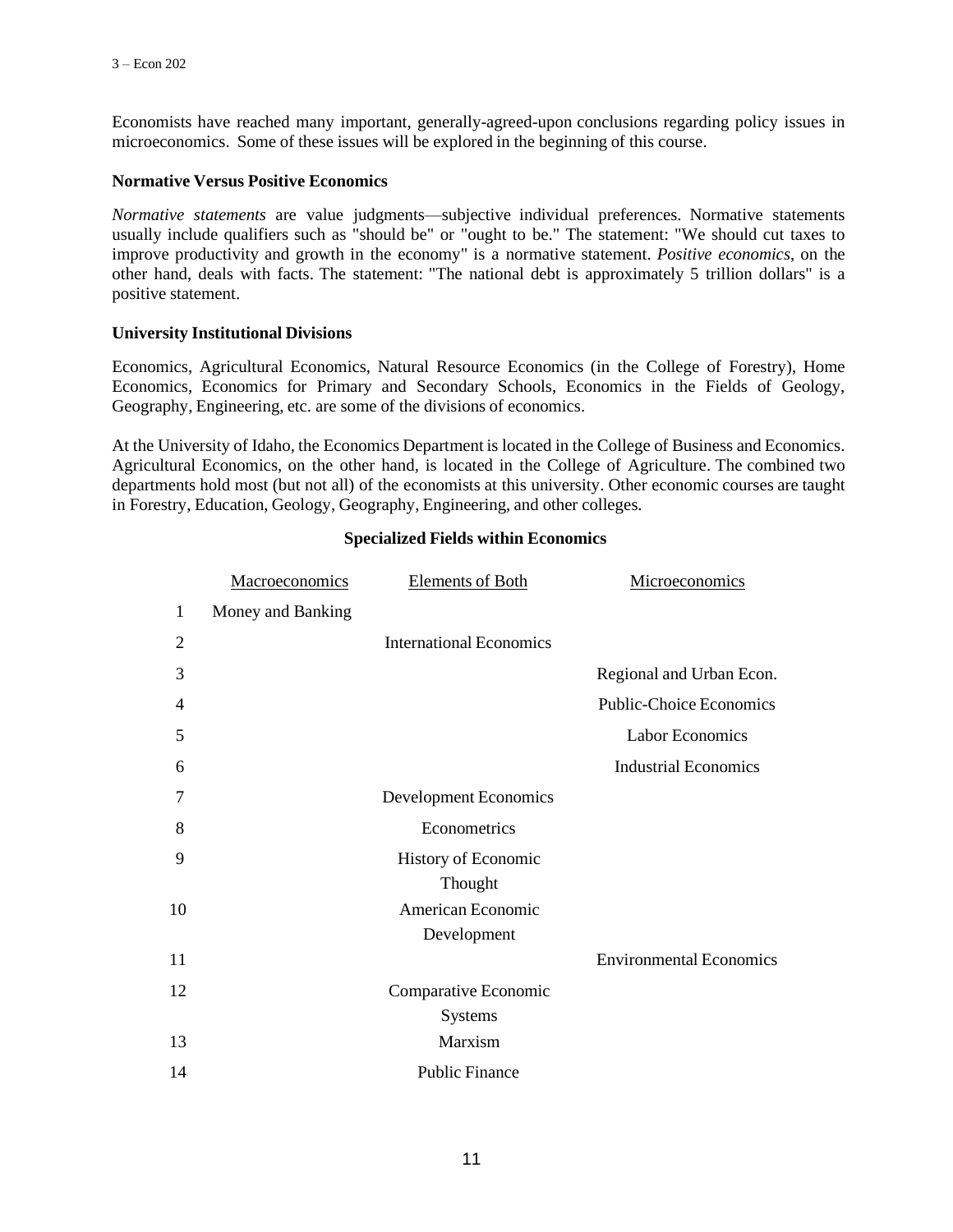#### **General Economics Concepts and Terms**

*Economics* can be defined as a discipline that examines the allocation of scarce resources to consumers with unlimited wants and desires (competing uses).

There are three basic answers to the economic problem: command economy, pure capitalism, and mixed economy. In a *command economy*, such as we once found in China, the economic problem was solved by the government (although many of these countries are currently adopting free-market reforms). The government answers the question of what to produce, how to produce it, and for whom it shall be produced. The government owns all of the economic resources and the means of production. It directs resources.

In *pure capitalism*, private citizens own resources and the means of production. Prices direct resources. Markets and prices determine what is to be produced, how it is to be produced, and for whom. In capitalism, decision-making is *decentralized* in the hands of small producers and consumers. In a command economy, decision-making is *centralized.* These decisions are made by the government. Our economy in the USA is a *mixed economy*. Markets play the dominant role in our country, but the government also plays an important role in resource allocation.

*An economic good* is, by definition, a scarce resource. **All** economic resources are scarce. A *free good*, on the other hand, is a good of which you can consume all that you could possibly want at zero cost and plenty would remain for everybody else in the world. Sunlight and air are considered examples in many economics textbooks. Can you think of reasons why these examples may not be appropriate?

*Ceteris paribus* is another important concept in economics. It is a Latin phrase meaning "other things being equal." Thus, when examining the relationship of one economic variable to another, all other factors must be held constant.

# **Parkin's Key Concepts—Chapter 1**

#### **A Definition of Economics**

The fundamental economic problem is scarcity. Because the available resources are never enough to satisfy everyone's wants, choices are necessary.

Economics is the science of choice; it explains the choices we make and how the choices we make help us cope with scarcity.

#### **Big Economic Questions**

Economic choices can be summarized by five big questions:

- **What** goods and services are produced and in **what** quantities?
- **How** are goods and services produced?
- **When** are goods and services produced?
- Where are goods and services produced?
- **Who** consumes the goods and services produced?

#### **Big Ideas of Economics**

- A choice involves a *tradeoff*, that is, something is given up to get something else. The *opportunity cost* of a choice is the highest valued alternative foregone. Opportunity cost is not all the alternatives foregone, but is the highest valued alternative foregone.
- Choices are made in small steps, which means choices are made at the margin, and choices are influenced by incentives. When making choices, people compare the *additional* cost—the marginal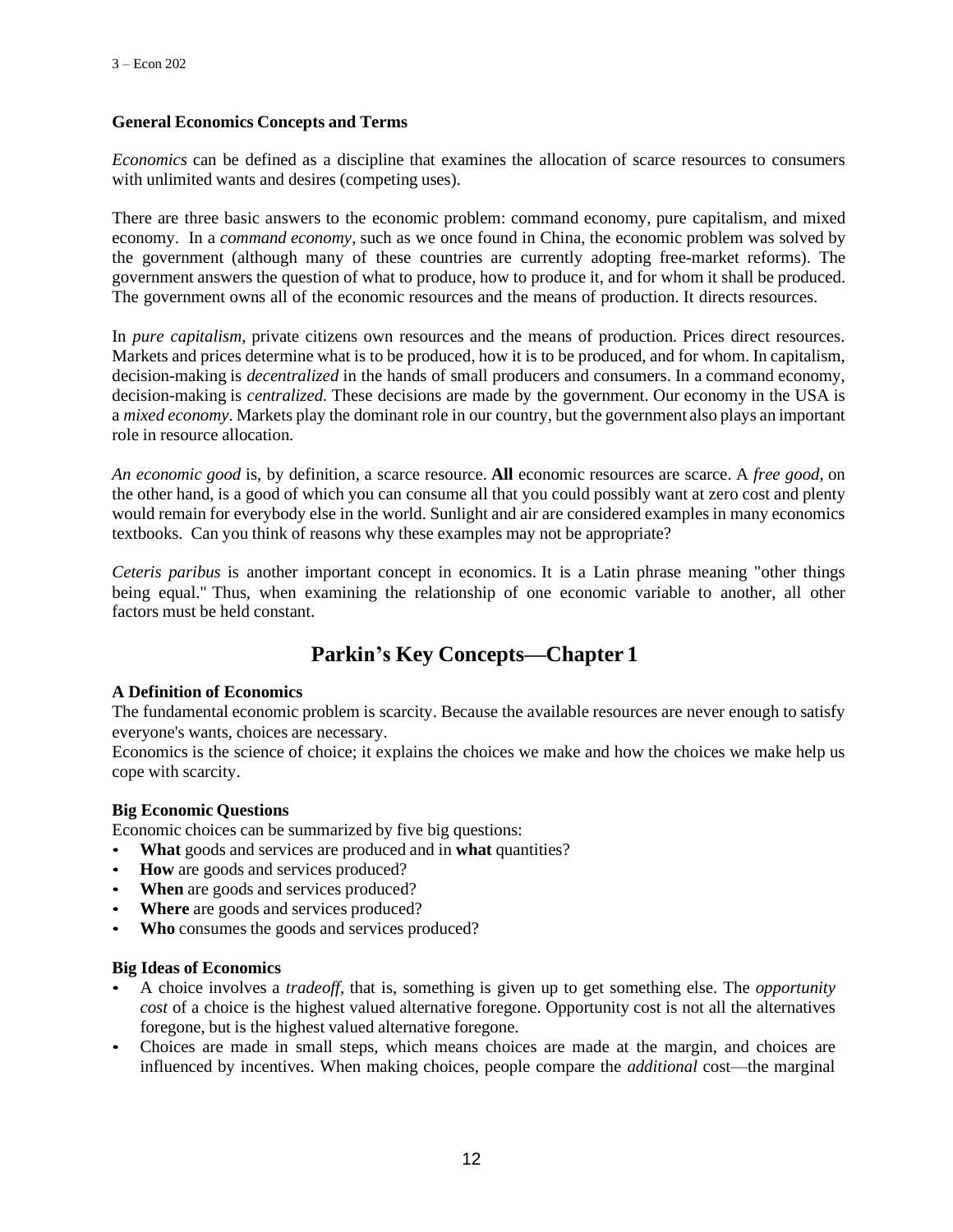cost—of an action to the additional benefit—the marginal benefit—of the action. Changes in marginal cost and/or changes in marginal benefit affect the decisions made.

- Voluntary exchange makes *both* buyers and sellers better off, and markets are an efficient way to organize such an exchange. Both the buyer and seller of a product must benefit from a transaction, or the transaction will not take place.
- The market does not always work efficiently, so sometimes government action is necessary to overcome market failure and lead to a more efficient use of resources.
- For the economy as a whole, expenditure equals income equals the value of production.
- Living standards improve when production per person increases.
- Inflation occurs when the quantity of money increases faster than the production of goods and services.
- Unemployment can result from market failure but some unemployment is productive and can improve the nation's productivity.

#### **What Economists Do**

Economics is divided into two branches, microeconomics, the study of individual firms, individual consumers, and individual markets, and macroeconomics, the study of national and global economies and the factors that shape them.

Economists distinguish between:

- Positive statements—statements about what is. These can be shown to be true or false through observation and measurement.
- Normative statements—statements about what ought to be. These are matters of opinion.

Economic science is a collection of positive statements that are consistent with the real world. Economic science uses three steps to progress:

- Observation and measurement economists observe and record economic data.
- Model building—an economic model contains simplified descriptions of the economic event under study that include only the factors considered most important.
- Testing—a model is tested to determine how well its predictions correspond with the real world.

When developing models and theories, economists use the idea of *ceteris paribus*, which is Latin for "other things being equal," to focus on the effect of one particular factor.

In the development of theories and models, two pitfalls are possible:

- Fallacy of composition—the assertion that what is true for a part must be true for the whole, or what is true for the whole must be true for each of the parts.
- *Post hoc* fallacy––the assertion that one event caused another because the first occurred before the other.

#### **Key Concepts are from Parkin,** *Microeconomics.* **You may find the Course Guide helpful. For further assistance, consult the** *Study Guides***:** *Microeconomics***, ISBN-10: 0201637863. ISBN-13: 978- 0201637861 or Macroeconomics, ISBN-10: 0201637871. ISBN-13: 978-0201637878**

#### **Important Terms**

| opportunity cost<br>market failure | productivity<br>scarcity          |
|------------------------------------|-----------------------------------|
| ceteris paribus                    | voluntary exchange                |
| tradeoff                           | macroeconomics vs. microeconomics |
|                                    |                                   |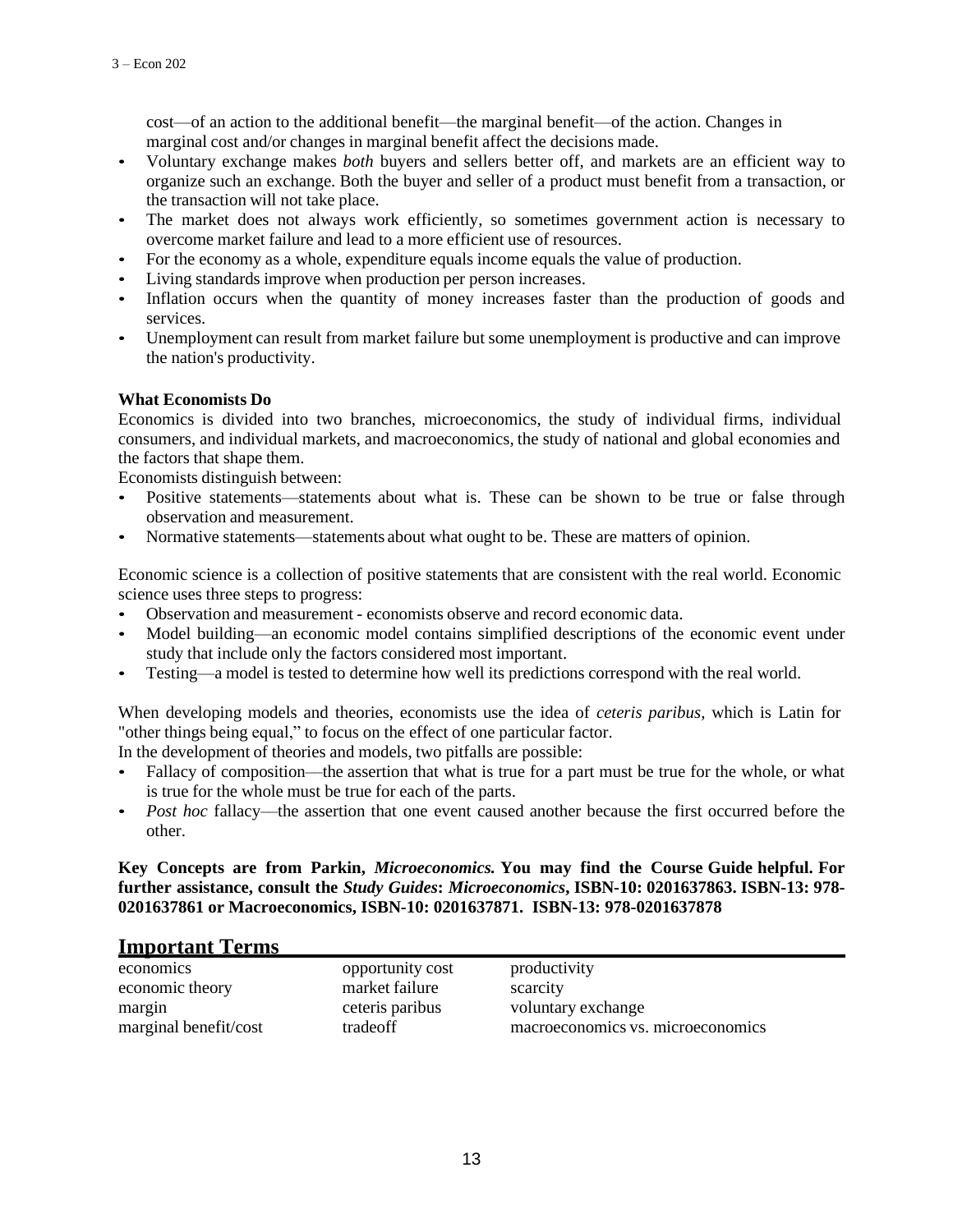# **Written Assignment**

**Please answer the following questions. The Short-Answer/Essay questions are worth five points. The multiple choice questions are worth a total of ten points.**

#### **Questions 1 – 3 Short Answer/Essay (10 points)**

1.Give some examples of tradeoffs that you have made and the opportunity costs you've incurred today.

- 2. Define and give examples of marginal costs and marginal benefits.
- 3. What makes living standards rise?

#### **Question 4–18 Multiple Choice (10 points)**

- 4. All economic questions and economic activity arise from
	- a) cooperation.
	- b) trade.
	- c) competition.
	- d) scarcity.
- 5. The problem of "scarcity" applies
	- a) to all economic systems, regardless of their level of development.
	- b) only in industrially developed countries because resources are scarce in these countries.
	- c) only in underdeveloped countries because there are few productive resources in these countries.
	- d) only in economic systems that are just beginning to develop because specialized resources are scarce.
- 6. Question: Sue, who has a law degree, earns \$200,000 a year while Chris, a high school dropout earns \$5.00 an hour. This is an example of an economy answering the question.
	- a) "who"
	- b) "why"
	- c) "when"
	- d) "how"
- 7. In economics, positive statements are about
	- a) microeconomics not macroeconomics.
	- b) the way things are.
	- c) the way things ought to be.
	- d) macroeconomics not microeconomics.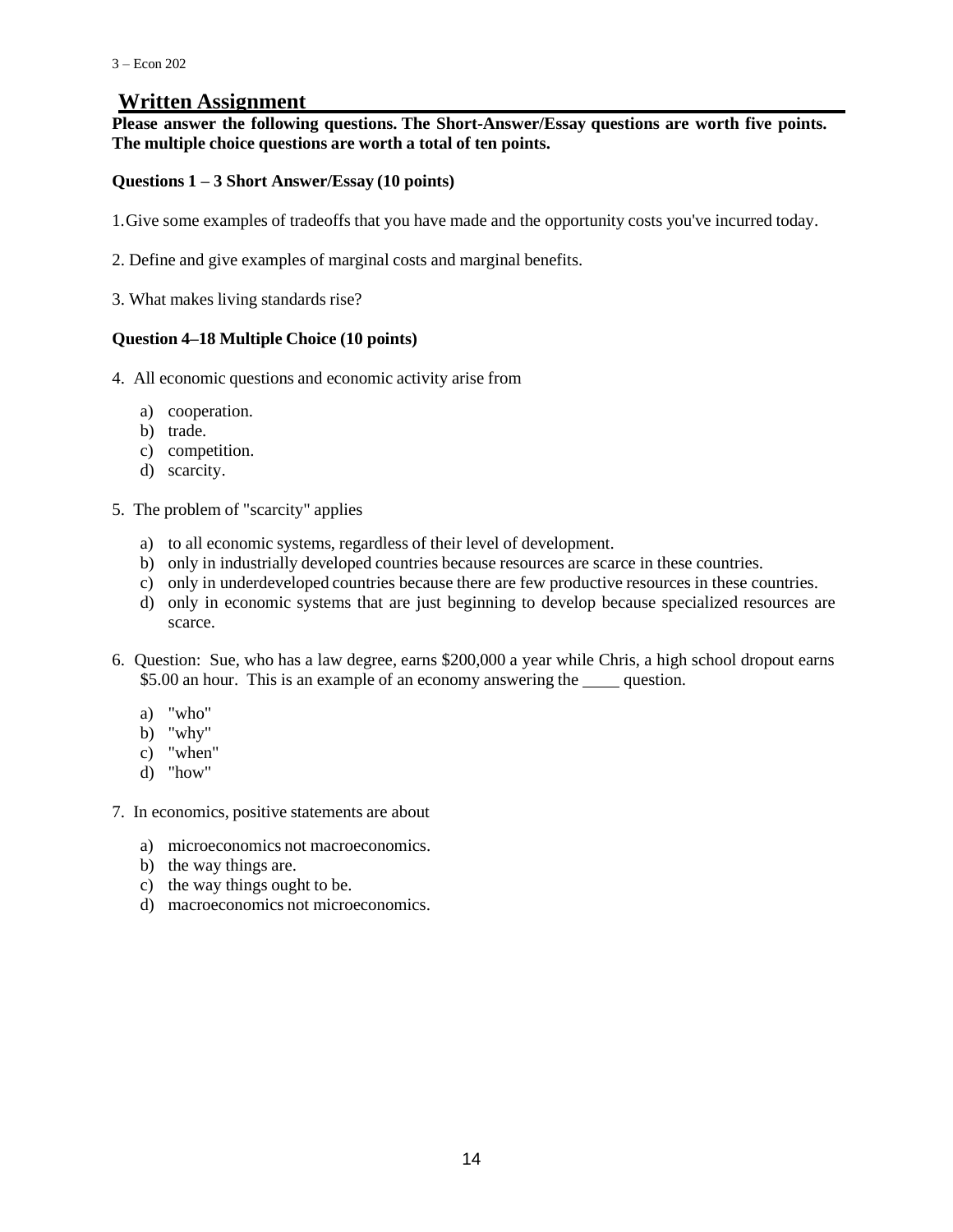- 8. The fallacy of composition is the false belief that
	- a) what is true for each part is also true for the whole.
	- b) because event A occurred before event B, event A caused event B.
	- c) the ceteris paribus condition does not apply.
	- d) because event A occurred after event B, event A caused event B.
- 9. The term used to emphasize that making choices in the face of scarcity involves a cost is
	- a) opportunity cost.
	- b) utility cost.
	- c) accounting cost.
	- d) substitution cost.
- 10. Which of the following is a microeconomic topic?
	- a) The effect of the government budget deficit on inflation.
	- b) The reasons why Kathy buys less orange juice.
	- c) The cause of why total employment may decrease.
	- d) The reasons for a decline in average prices.
- 11. To overcome market failure, governments
	- a) subsidize the production of some goods.
	- b) enact environmental protection laws.
	- c) pass antitrust laws.
	- d) all of the above.

#### 12. Adam Smith wrote the book

- a) The Wealth of Nations.
- b) Poverty and Progress.
- c) The Dismal Science.
- d) First Principles of Economics.
- 13. Economists point out that scarcity confronts
	- a) both the poor and the rich.
	- b) neither the poor nor the rich.
	- c) the poor but not the rich.
	- d) the rich but not the poor.
	- 14. Opportunity cost means
		- a) the accounting cost minus the external cost.
		- b) the highest-valued alternative forgone.
		- c) the monetary costs of an activity.
		- d) the accounting cost minus the indirect cost.